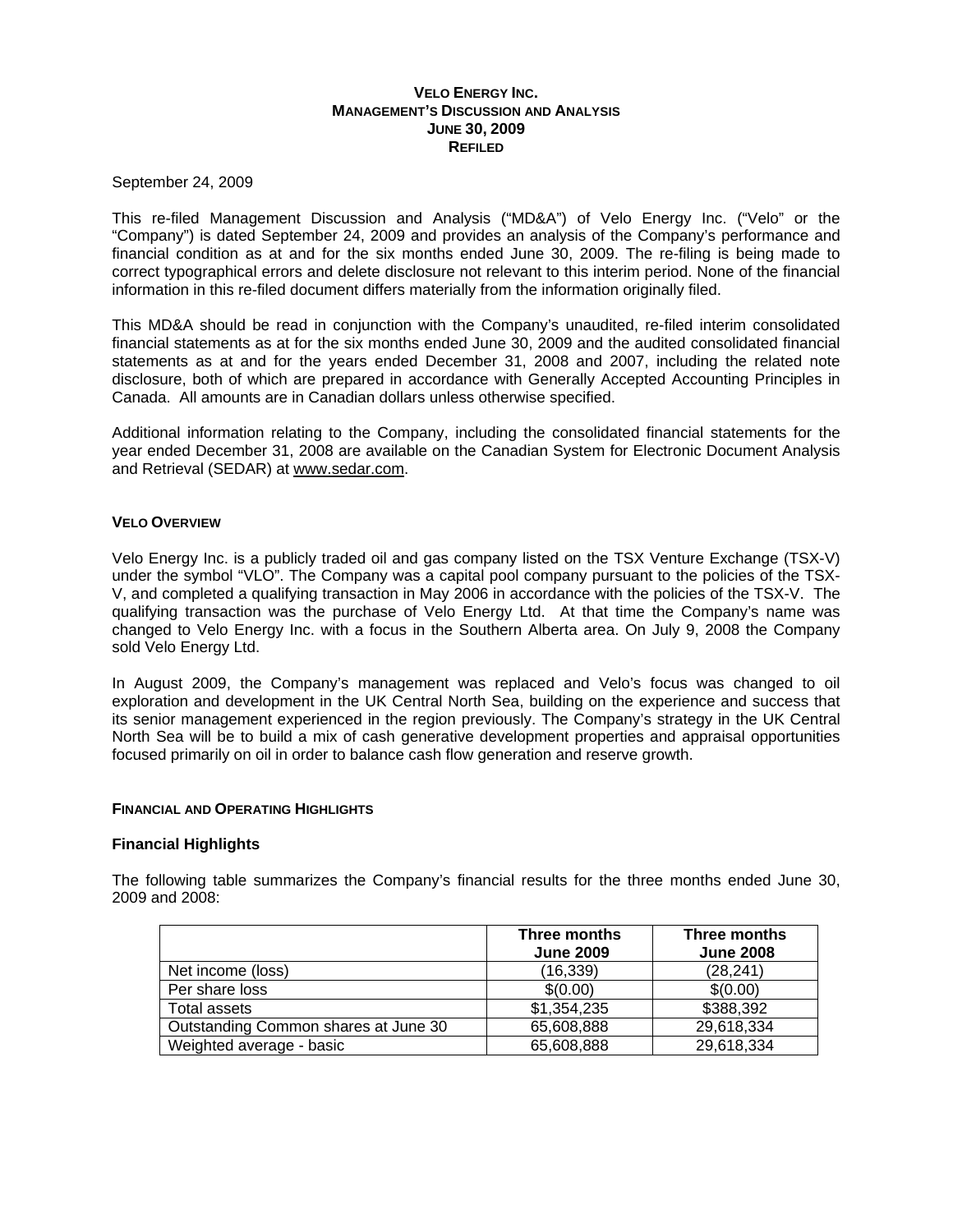#### **GENERAL AND ADMINISTRATIVE EXPENSES**

General and administrative expenses were \$44,211 (2008 - \$50,230) for the six month ended June 30, 2009. The decrease in expenditures reflects the reduced operating activity of the Company.

#### **INTEREST AND INDEMNITY PAYABLE**

The Company failed to renounce adequate qualifying expenditures for the flow through shares issued in December, 2006. This failure resulted in the indemnity payable of \$452,133.

In July, 2008 the Company extinguished \$449,292 of the indemnity claims for common shares of the Company. The issue price of the shares was \$0.075 per share, resulting in 5,990,554 shares being issued.

The Company has been assessed \$164,944 in Part XII.6 tax by Canada Revenue Agency. The Part XII.6 tax has been paid subsequent to June 30, 2009.

#### **STOCK COMPENSATION EXPENSE**

Stock compensation expense was \$Nil for the six months (2008 – \$Nil). There were no new options issued during the quarter ended June 30, 2009.

### **STATUS OF PETROLEUM AND NATURAL GAS PROPERTIES**

In July, 2008, Velo Energy Ltd. was sold to Daran Energy Services Corp., a private Alberta company, for nominal consideration. The sale included the shares of Velo Energy Ltd. and the debt owing from Velo Energy Ltd. to the Company. The Blueberry, Pica and Woking wells were properties owned by Velo Energy Ltd. As such, the rights to these properties, along with their respective abandonment costs are no longer a part of the Company.

In July 2008, Velo entered into a confidential joint venture and participation agreement (the "Agreement") with a private Alberta company, to jointly participate in a drilling, completion, seismic, recompletion of wells located on certain lands in Southern Alberta. The Company had the option to commit up to a maximum of \$1,000,000 to be expended by the end of 2009 on qualifying Canadian Exploration Expenses or Canadian Development Expenses. Generally, Velo would pay 100% of costs to earn 50% of the private company's working interest in each well. With the change in the Company's focus and having regarded current commodity prices, the Company does not intend to incur any expenditures under this agreement.

### **TRANSACTIONS WITH RELATED PARTIES**

During first quarter of 2009, the Company incurred management fees of \$3,000 with a company controlled by a director of the Company; there were no such fees during the second quarter of 2009. These transactions were in the normal course of business.

## **LIQUIDITY**

As of June 30, 2009, the Company had positive working capital of \$1,140,923 and cash of \$1,315,992.

#### **FINANCIAL INSTRUMENTS**

The Company's financial instruments consist of cash, cash deposits, receivables, and accounts payable and accrued liabilities. It is management's opinion that the Company is not exposed to significant interest, currency or credit risks arising from these financial instruments and that the fair value of these financial instruments approximates their carrying value.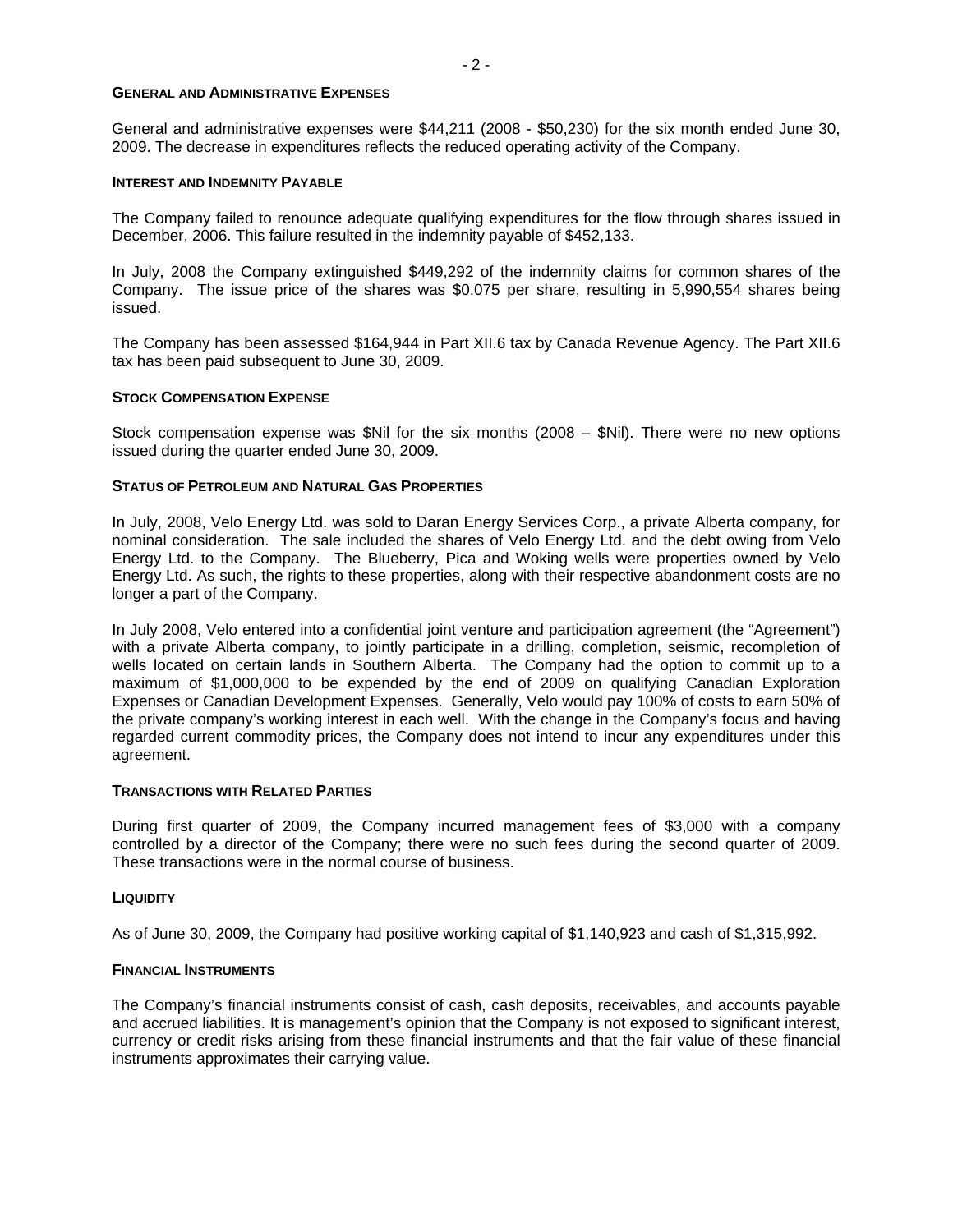#### **SHARE CAPITAL**

The Company is authorized to issue an unlimited number of common and preferred shares. As at June 30, 2009, there were 65,608,888 common shares issued and outstanding; Nil common shares issuable upon the exercise of warrants.

Subsequent to June 30, 2009, 6,000,000 incentive stock options were authorized for the Company's directors, officers and consultants. The stock options are exercisable at \$0.20 per share for a five year period.

## **COMMITMENTS**

The Energy Utility Board has required a letter of credit be established with them for the abandonment of wells. This was a commitment of Velo Energy Ltd. and has passed with the sale of the subsidiary in July 2008.

## **SELECTED QUARTERLY INFORMATION**

By recent eight Quarters (\$):

|                                             | June 30,<br>2009 | March 31,<br>2009 | December 31,<br>2008 | September 30,<br>2008 |
|---------------------------------------------|------------------|-------------------|----------------------|-----------------------|
| Revenue                                     |                  |                   |                      |                       |
| Net income (loss)                           | (16, 339)        | (1,544)           | (23, 265)            | 913.717               |
| <b>Net</b><br>income (loss)<br>share<br>per | .00              | .00               | .00                  |                       |
| basic & diluted                             |                  |                   |                      |                       |

|                                   | June 30,<br>2008 | March 31,<br>2008 | December 31,<br>2007 | September 30,<br>2007 |
|-----------------------------------|------------------|-------------------|----------------------|-----------------------|
| Revenue                           |                  |                   | 28,168               |                       |
| Net income (loss)                 | (28,241)         | (15,377)          | (799,159)            | 257,793               |
| Net income (loss) per share-basic | (00)             | (.00)             | (.02)                | .01                   |
| diluted                           |                  |                   |                      |                       |

## **ACCOUNTING PRONOUNCEMENTS**

#### **Accounting changes**

In 2006, the CICA Accounting Standards Board (AcSB) published a new strategic plan that will significantly affect financial reporting requirements for Canadian companies. The AcSB strategic plan outlines the convergence of Canadian GAAP with IFRS over an expected five year transitional period. In February 2008, the AcSB announced that 2011 is the changeover date for publicly-listed companies to use IFRS, replacing Canada's own GAAP. The date is for interim and annual financial statements relating to fiscal years beginning on or after January 1, 2011. The Company's transition date of January 1, 2011 will require the restatement for comparative purposes of amounts reported by the Company for the year ended December 31, 2010. While the Company has begun assessing the adoption of IFRS for 2011, the financial reporting impact of the transition to IFRS cannot be reasonably estimated at this time.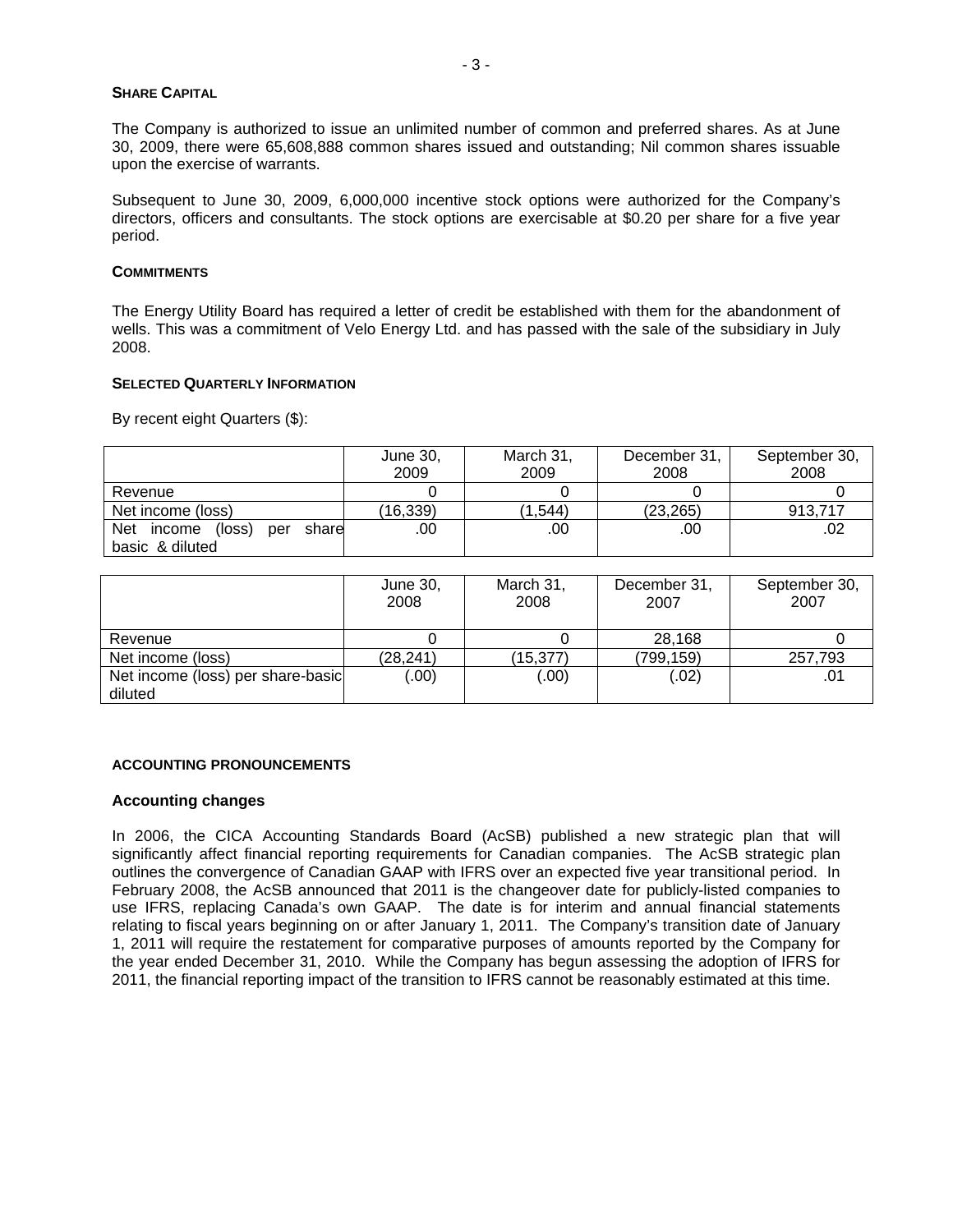## **Critical Accounting Estimates**

The amounts recorded for amortization and depletion of the petroleum and natural gas properties and for site restoration and reclamation are based on estimates of reserves and future costs. The ceiling test calculation is based on estimates of proven reserves, production rates, oil and gas prices, future costs and other relevant assumptions. By their nature, these estimates, and those related to the future cash flows used to assess impairment, are subject to measurement uncertainty and their impact on the financial statements of future periods could be material.

## **BUSINESS RISKS**

Velo's activities are focused on exploration, development and production of oil and gas properties, where activity is highly competitive and includes a variety of different–sized companies ranging from smaller junior producers, intermediate and senior producers and royalty trust organizations, to the much larger integrated petroleum companies. The Company is subject to a number of risks which are also common to other organizations involved in the oil and gas industry. Such risks include finding and developing oil and gas reserves at economic costs, estimated amounts of recoverable reserves, production of oil and gas in commercial quantities, marketability of oil and gas produced, fluctuations in commodity prices, financial and liquidity risks and environmental and safety risks.

In order to reduce exploration risk, Velo employs highly qualified and motivated professional employees who have demonstrated the ability to generate quality proprietary geological and geophysical prospects. To maximize drilling success, the Company explores in areas that afford multi-zone prospect potential, targeting a range of shallow low-to-moderate-risk prospects.

The Company mitigates its risk related to producing hydrocarbons through the utilization of the most advanced technology and information systems. In addition, the Company strives to operate the majority of its prospects, thereby maintaining operational control.

Exploration and production for oil and gas is very capital intensive. As a result, the Company relies on equity markets as a source of new capital. Equity is subject to market conditions and availability may increase or decrease from time to time.

Oil and gas exploration and production can involve environmental risks such as pollution of the environment and destruction of natural habitat, as well as safety risks such as personal injury. The Company conducts its operations with high standards in order to protect the environment and the general public. Velo maintains insurance coverage for comprehensive and general liability as well as limited pollution liability. The amount and terms of this insurance are reviewed on an ongoing basis and adjusted as necessary to reflect current corporate requirements, as well as industry standards and government regulations.